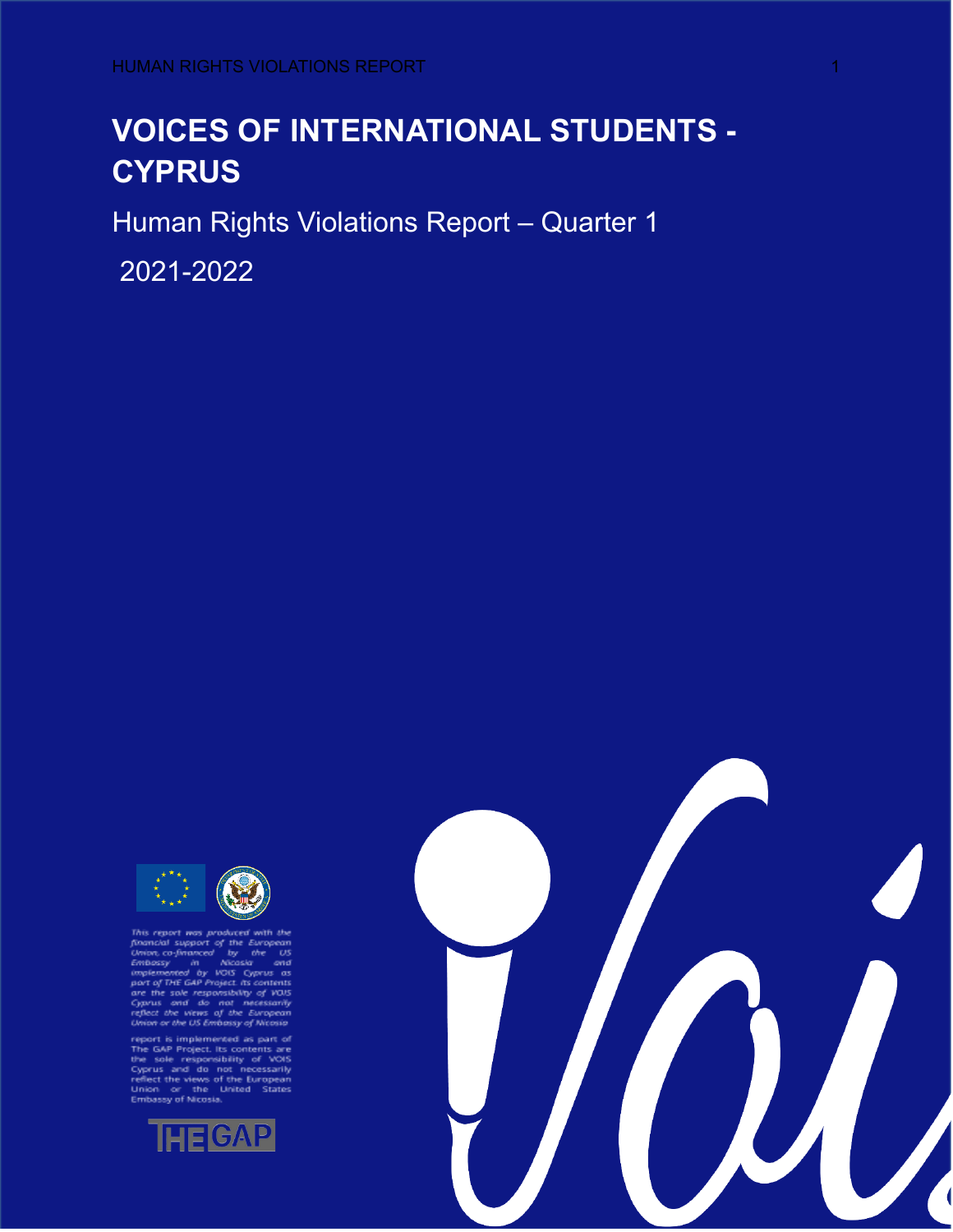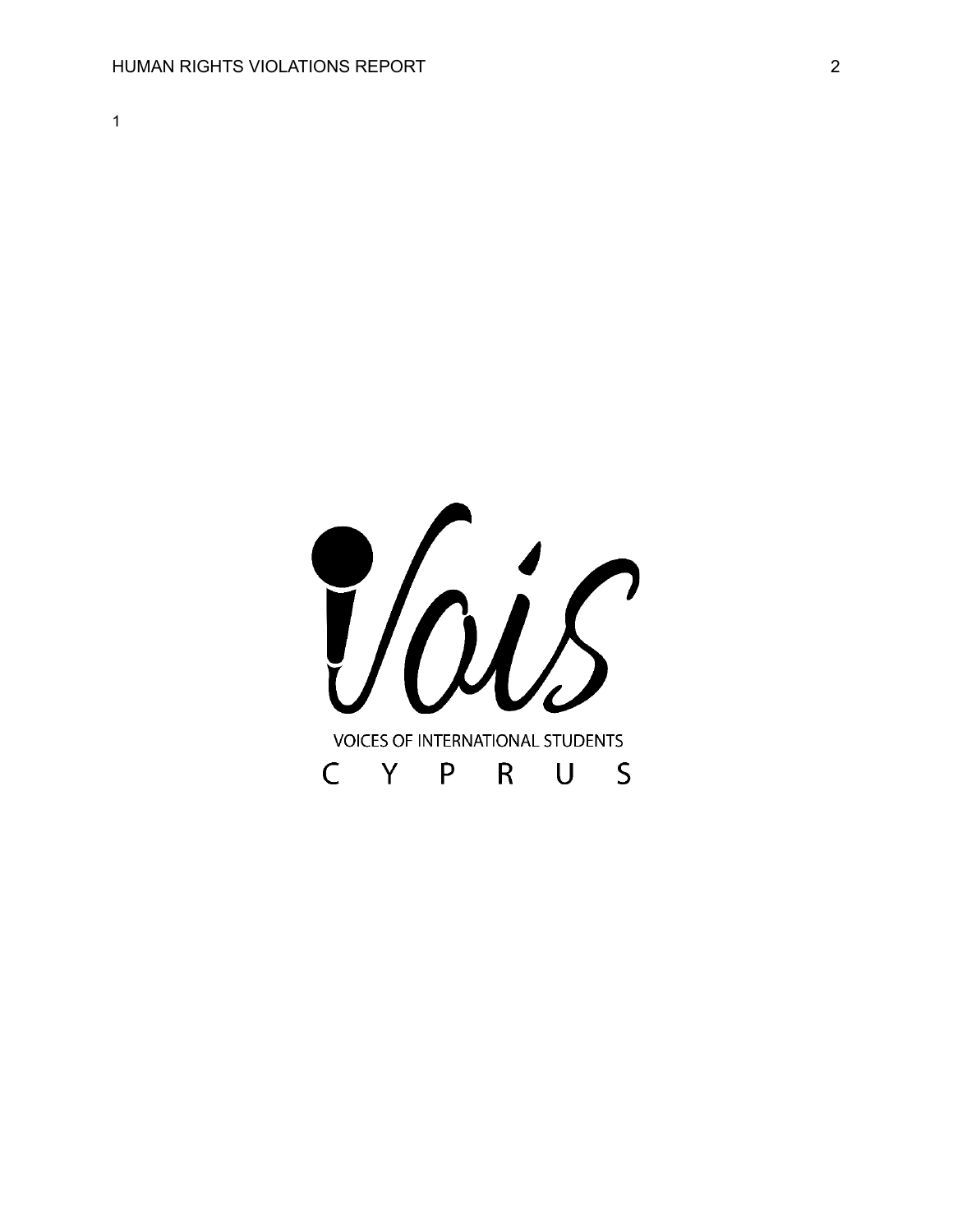Dedicated to those who fight for justice.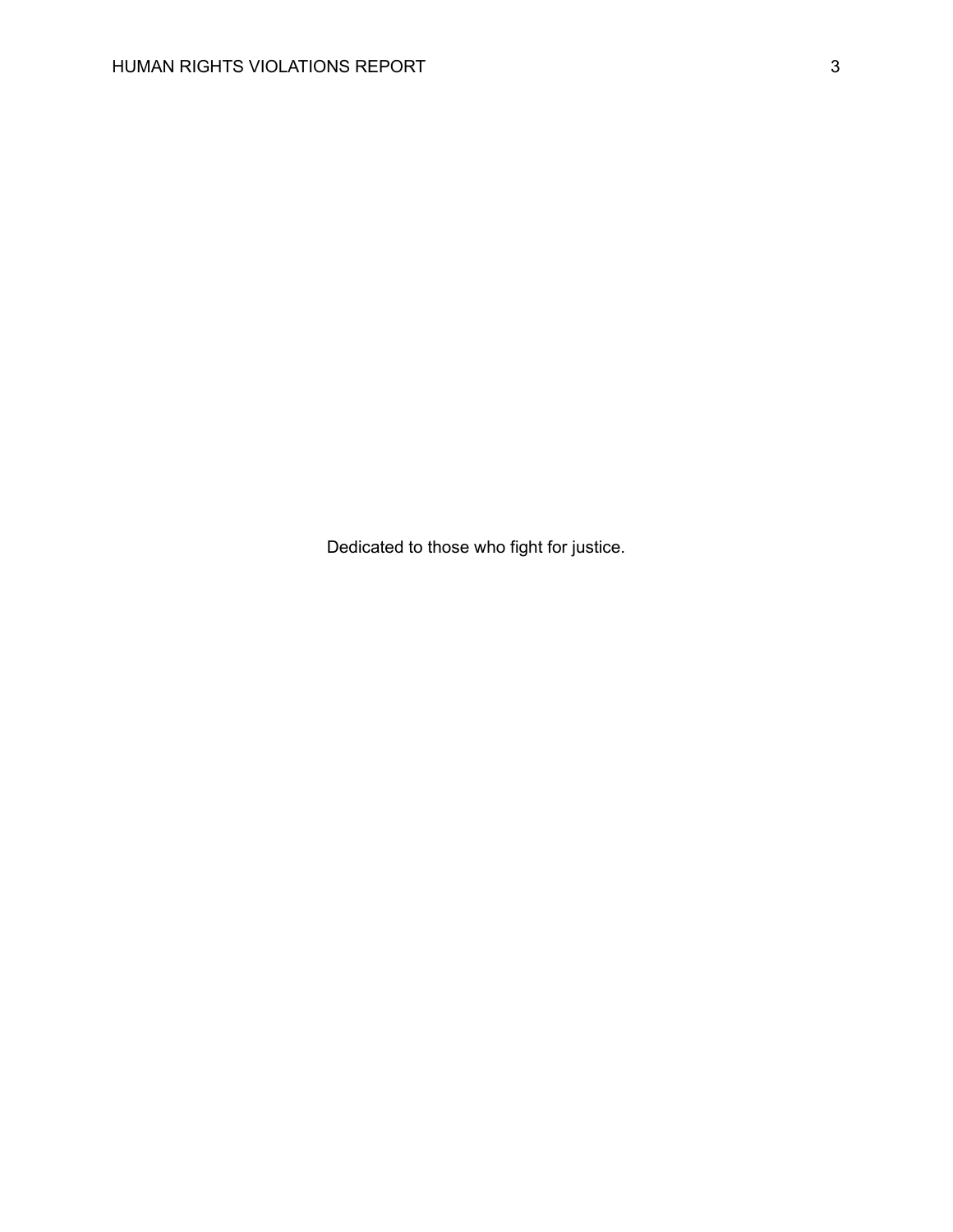# <span id="page-3-0"></span>**Contents**

| Contents                       | $\overline{4}$ |
|--------------------------------|----------------|
| Contributors                   | 5              |
| Preamble                       | 6              |
| Summary                        | 8              |
| <b>Human Rights Violations</b> | 9              |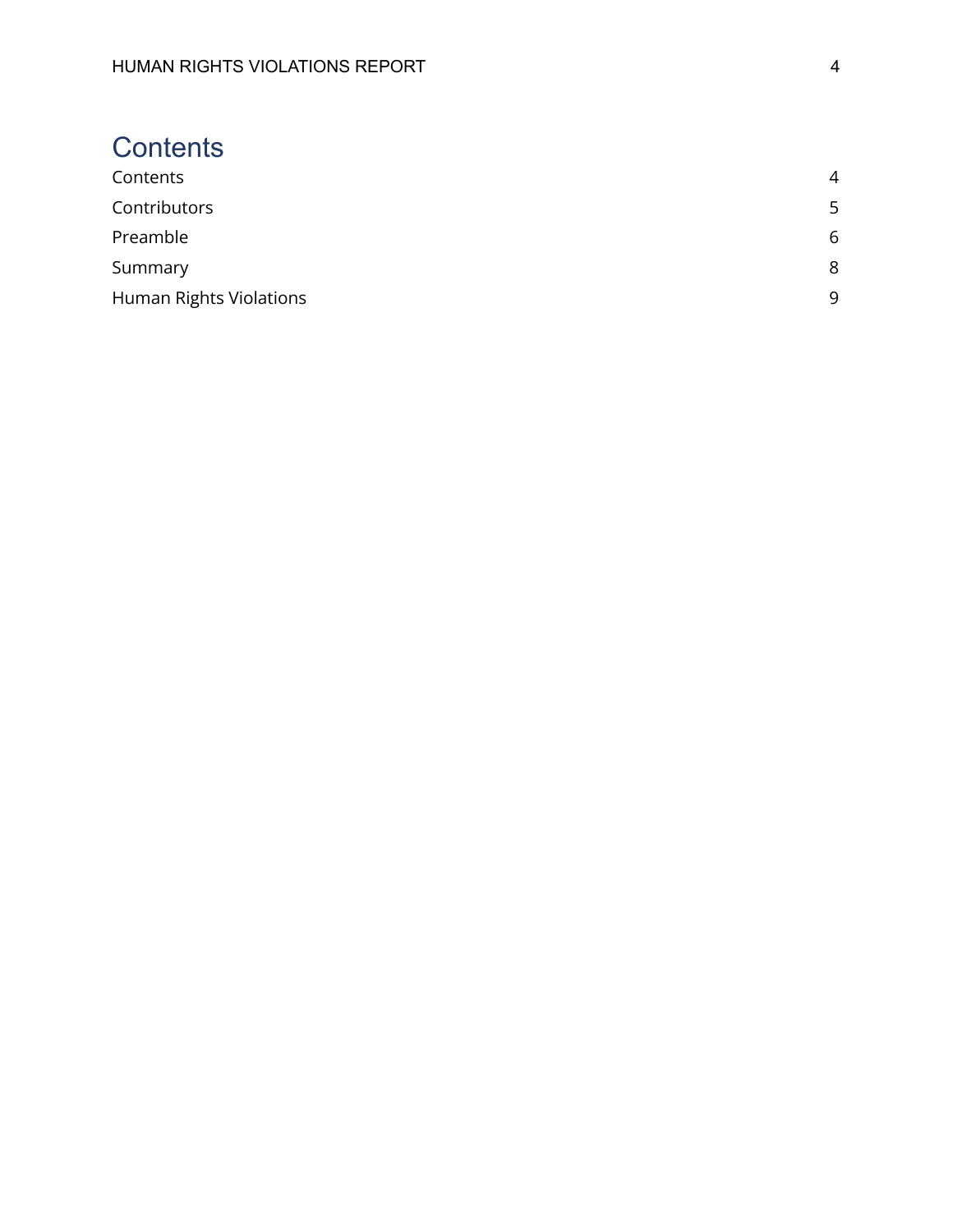# <span id="page-4-0"></span>**Contributors**

| Ashraf Saleem       | - Team Leader |
|---------------------|---------------|
| Maghazi Ahmed       | – Team Leader |
| Lehlohonolo Motsusi | – Team Member |
| Mykola Syniakov     | – Team Member |
| Nardos Woned        | – Team Member |
| Shahd Abdulsalam    | - Team Member |
| Tayam Abdelazim     | – Team Member |
| Samuel Akoni        | – Editor      |
| Emmanuel Achiri     | – Reviewer    |
|                     |               |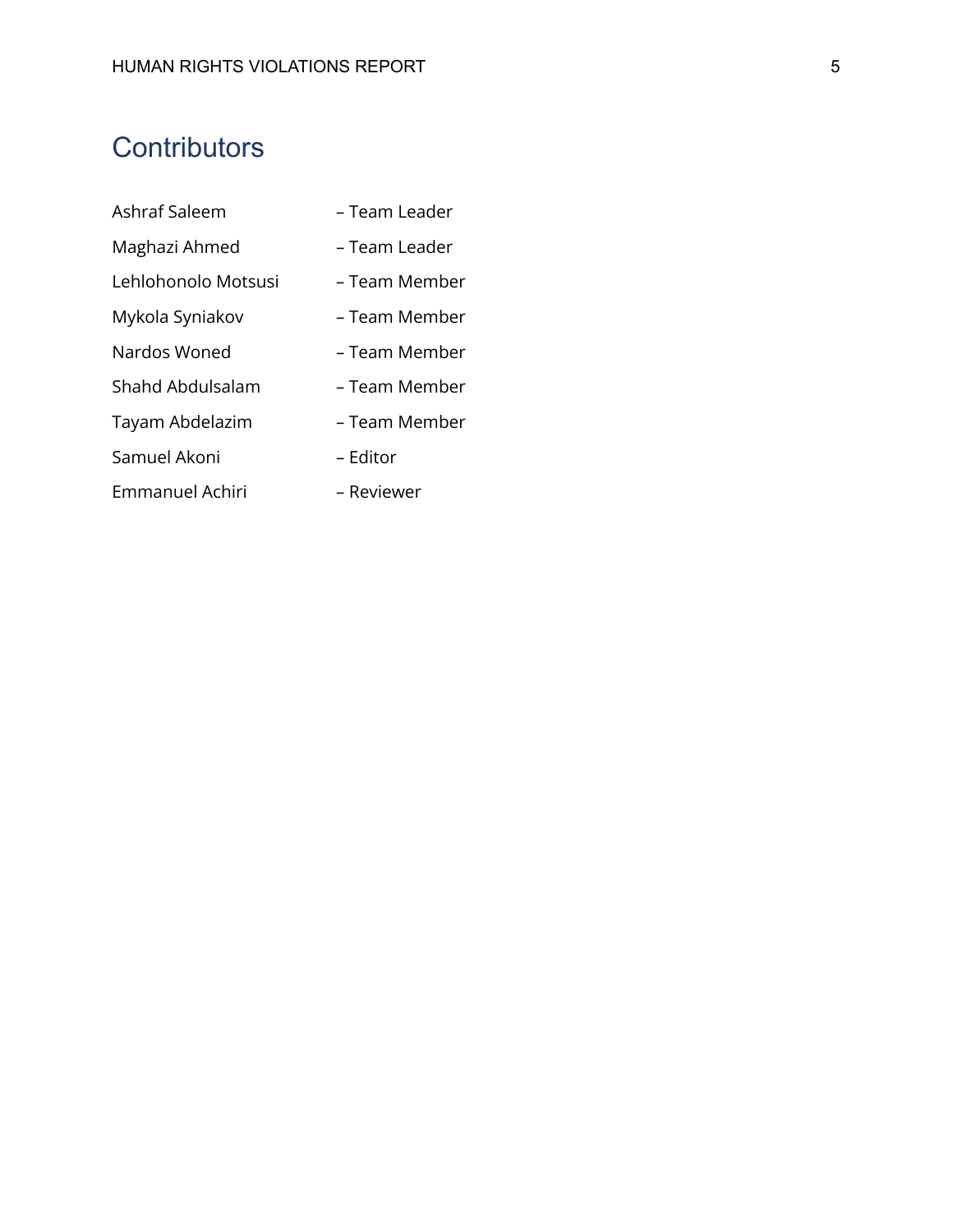# <span id="page-5-0"></span>Preamble

Human rights are one of the pillars upon which modern society rests. On the  $10<sup>th</sup>$  of December 1948, the Universal Declaration of Human Rights was adopted by the United Nations General Assembly. The document included 30 articles detailing an individual's basic rights and fundamental freedoms and affirming their universal character as inherent, inalienable, and applicable to all human beings. It adopted things such as the right to life, freedom of movement, freedom of association and freedom of speech, and the right to dignified healthcare and life. Since then, several treaties, documents, and laws have been enacted and ratified by many regions and countries in the world, affirming and/or expanding on the declaration, such as the European Convention on Human Rights, which is also applicable in the northern part of Cyprus.

The northern part of Cyprus is the location of this report and the subject of its discussion – its "constitution<sup>1</sup>" also affirms the importance of human rights and the equal treatment of all. Article 8 Section 2 quotes "the organs and the administrative authorities of the State are under an obligation to act in conformity with the principle of equality before the law and not to make any discrimination in their actions". Article 14 similarly contains four different sections that all affirm and state the importance of equal treatment and an honourable and dignified living for all.

International students constitute a significant portion of the society and contribute greatly to its social, cultural, and economic fabric. While year on year, more efforts are directed towards ensuring their equal and just treatment, this remains lacking in many respects and many international students are still discriminated against based on their health status, race, ethnicity, and gender, amongst others, thereby preventing them from enjoying a dignified living based on modern-day human rights standards.

<sup>&</sup>lt;sup>1</sup> Available at: <https://cutt.ly/zOdr6wh>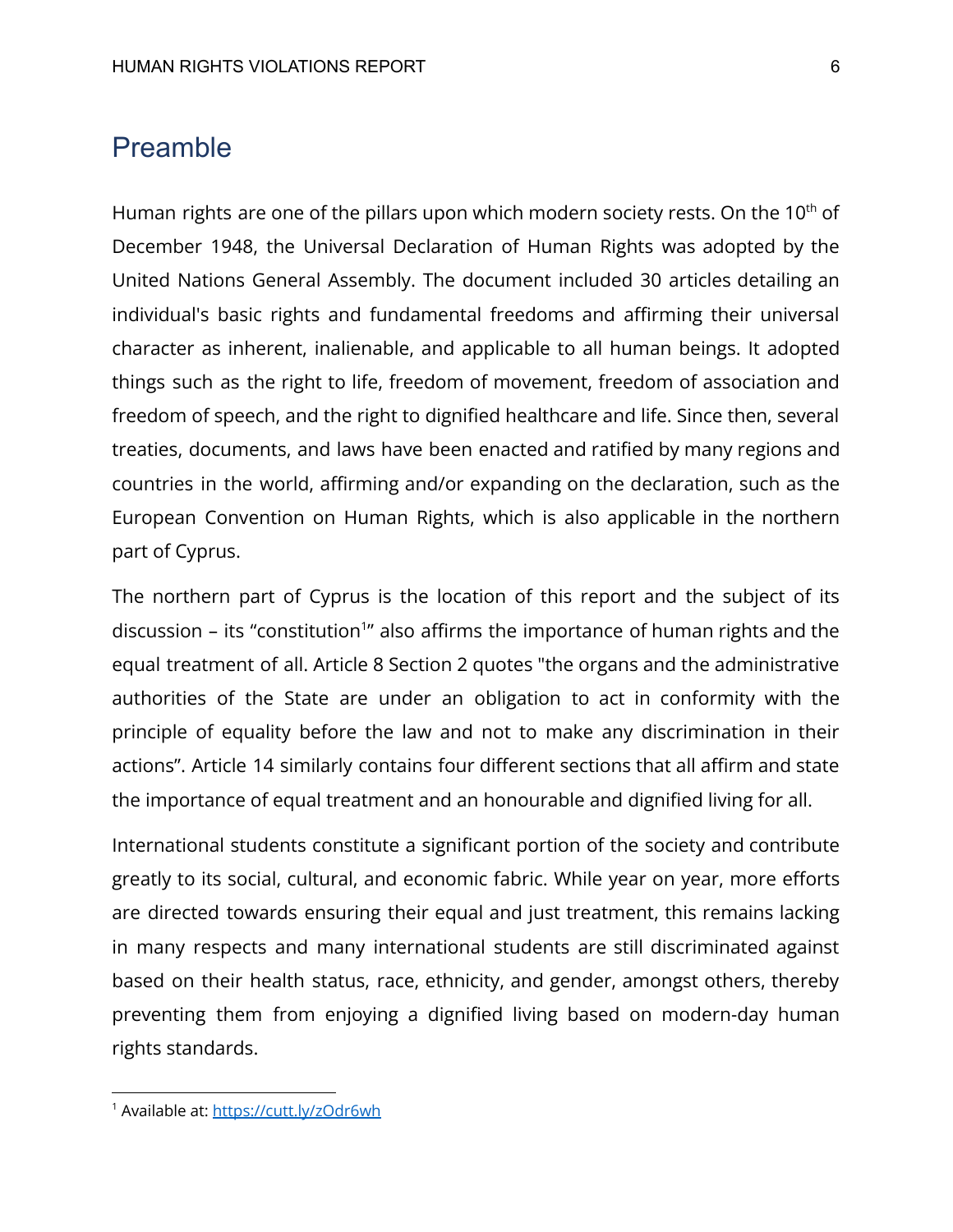#### HUMAN RIGHTS VIOLATIONS REPORT 7

Since its inception, Voices of International Students in Cyprus (VOIS Cyprus) has worked tirelessly to ensure a just and harmonious society for all. Human rights have been on the VOIS agenda since day one and it has always strived to ensure they are respected, both inside the organisation and in the local community more generally. Since the beginning of 2021, VOIS embarked on the ambitious project of recording instances of human rights violations, investigating and publishing them in a transparent and organised manner to contribute to this objective. The purpose of this project, under which this report was produced, is transparency: to illustrate the types of cases that VOIS deals with and how it tackles them. The hope is that by highlighting and bringing human rights violations into the public eye in an organised and scientific manner, with data and statistics of every quarter, we can contribute to the betterment of the northern part of Cyprus.

This report will be published in quarterly cycles – in January, April, July, and October – alongside accompanying infographics on VOIS Cyprus' social media pages and website. We urge all those reading this report to help us compile more cases and have access to more information. If you are aware of any cases or have yourself been subject to a human rights violation, please email the case to [humanrights@voiscyprus.org](mailto:humanrights@voiscyprus.org). Upon handling the cases brought to our attention, VOIS follows the Human Rights Monitoring Principles which compel our team members to keep all information strictly confidential.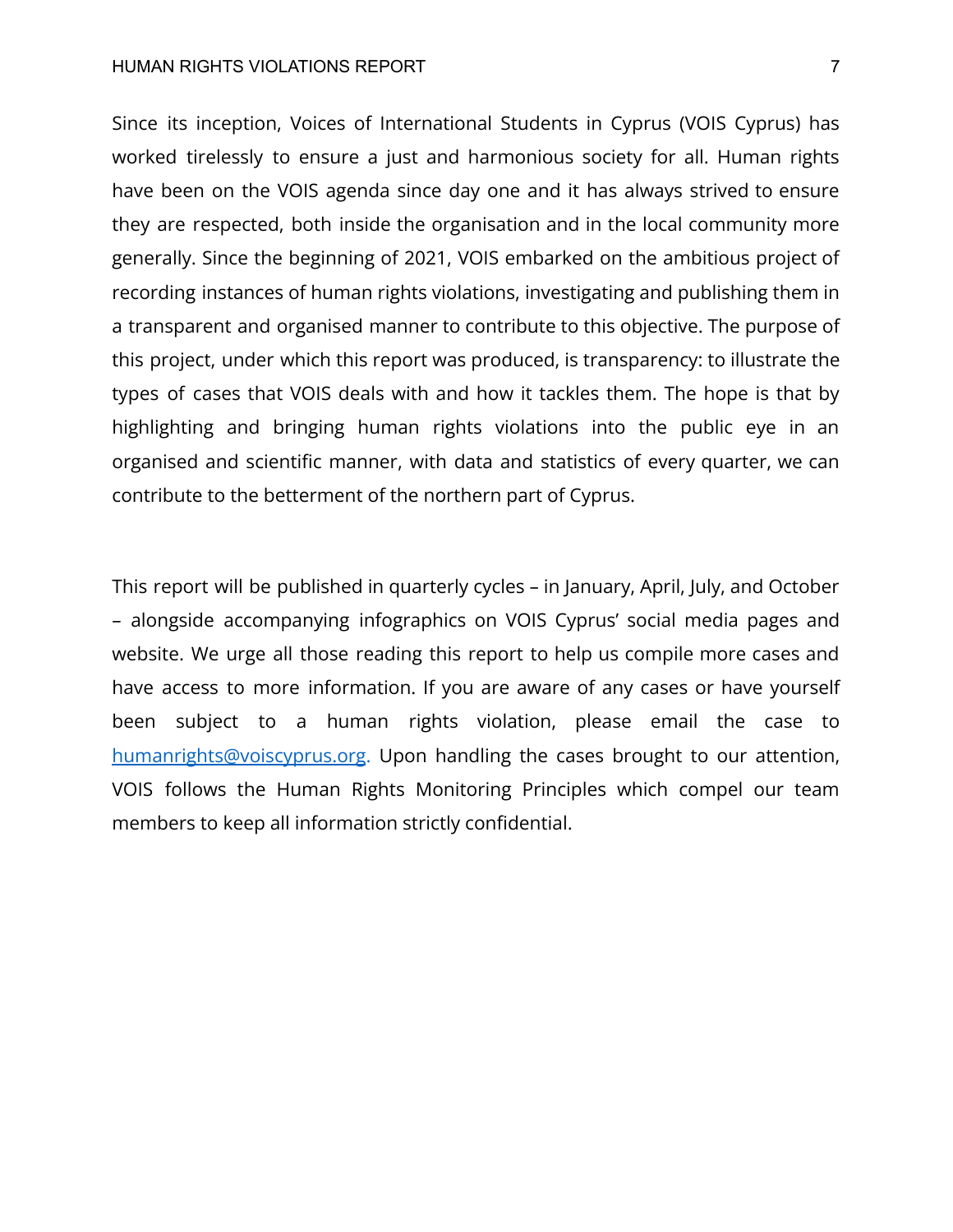# <span id="page-7-0"></span>**Summary**

| <b>No</b> | <b>Type</b>           | <b>Location</b> | <b>Date</b>                |
|-----------|-----------------------|-----------------|----------------------------|
|           | Police Abuse          | Morphou         | 29 <sup>th</sup> October   |
|           | <b>Physical Abuse</b> | Nicosia         | 2 <sup>nd</sup> December   |
|           | <b>Health System</b>  | Famagusta       | 24 <sup>th</sup> October   |
|           | Sex Trafficking       | Nicosia         | 20 <sup>th</sup> December  |
|           | Domestic Abuse        | Famagusta       | . 13 <sup>th</sup> January |
|           | Sex Trafficking       | Nicosia         | 14 <sup>th</sup> January   |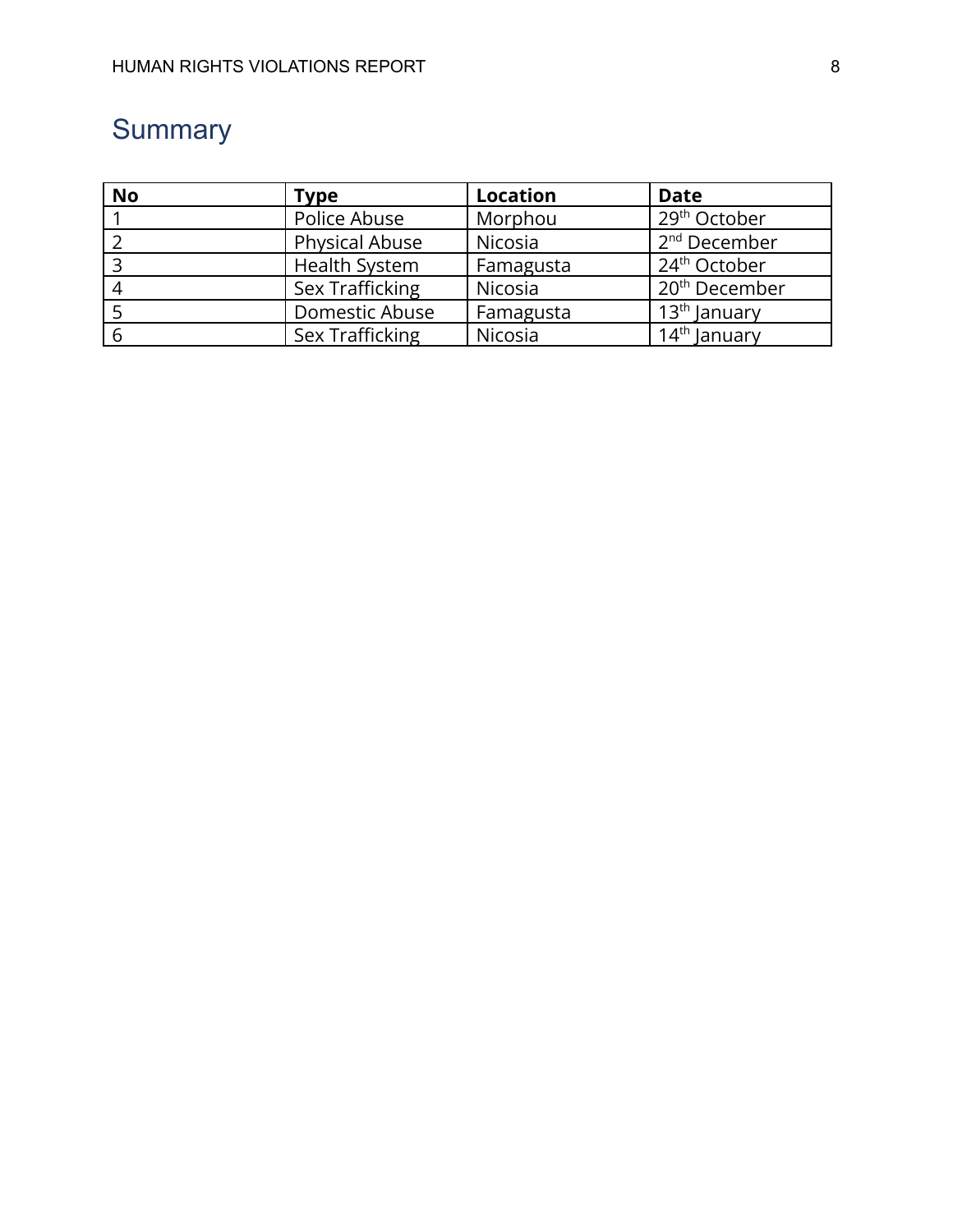# <span id="page-8-0"></span>Human Rights Violations

#### 1 | 29th October – Morphou – Racial & Physical Police Abuse

On the 30th of October 2021, VOIS Cyprus received a complaint to one of its social media accounts that a couple of black students were racially abused and physically assaulted during a party in Morphou, in the northern part of Cyprus, in the evening hours of 29<sup>th</sup> October.

During a student party being held in the city, attended by numerous locals and international students, the police arrived at the scene responding to a noise complaint they had received. After they arrived, the police are reported to have targeted only the international students present, specifically wanting to arrest them, and letting the locals go, which a couple of the international students present objected to. The situation escalated after one of the police officers called a black student the word "zenci"<sup>2</sup>. The students further objected to this and one of them started recording with their phone, which the police proclaimed was illegal*.* The situation then turned violent with the police breaking the phone in question, holding one student in a choking position, tackling and arresting the others.

The students were taken to the police station and held in the jail cell for a whole night without any explanation or charge. Afterwards, the police spoke to them and informed them to sign a prepared statement as a condition for their release. Said statement did not mention the police breaking the phone, saying "Zenci", or being violent. Instead, the statement mentioned that the students were violent and behaved aggressively and that is why they were arrested. The students objected to signing this statement but they were told they will be kept in jail the whole weekend if they do not sign, after which they signed and were released.

After VOIS Cyprus received the complaint, the case was delegated to one of the members to investigate further, after which contact was made with the primary

 $2$  "Zenci" is a racist remark used against a black person, it has historical origins in the Ottoman empire and was used to refer to black and Arab slaves.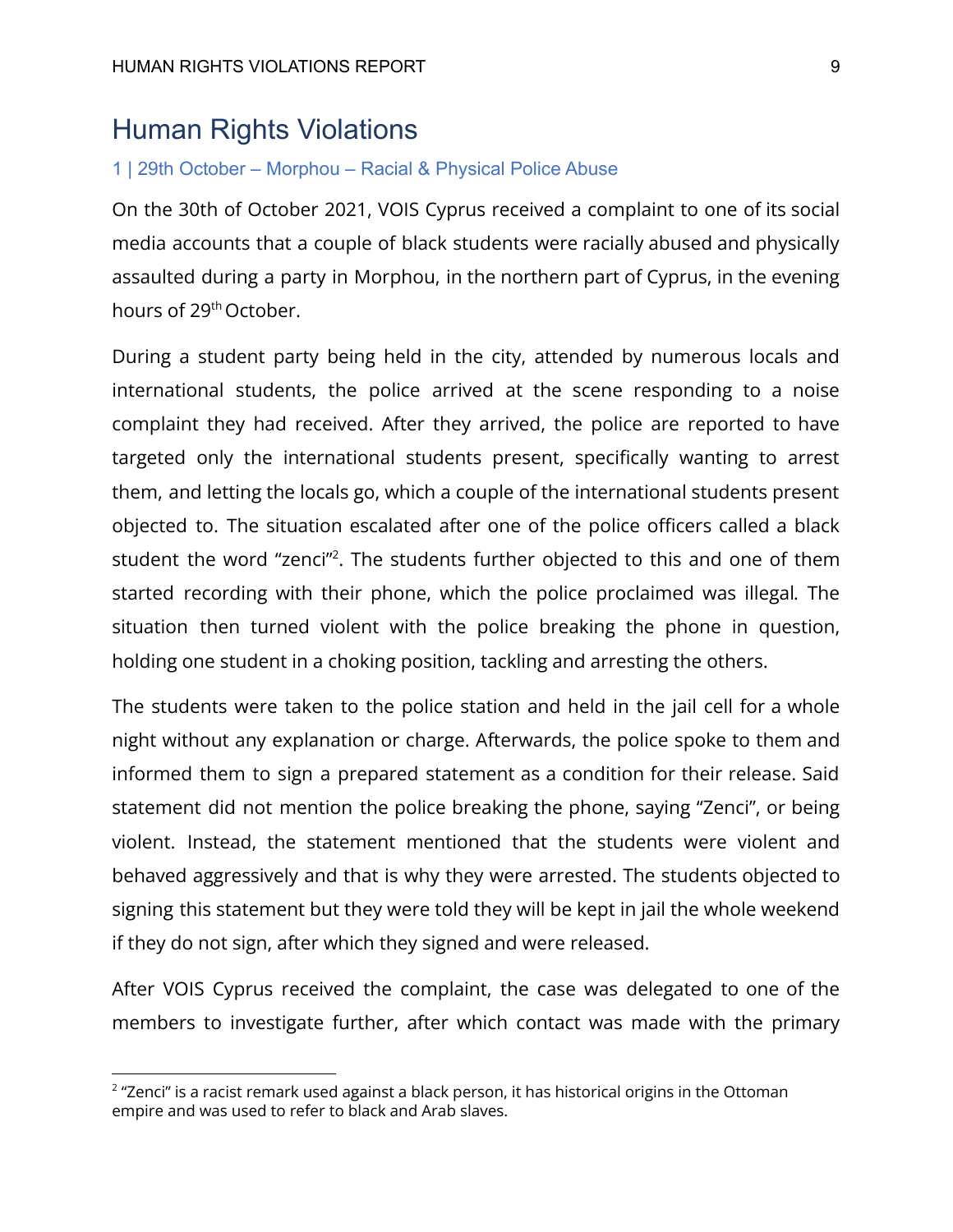#### HUMAN RIGHTS VIOLATIONS REPORT 10

person who reached out. After a few days of phone calls and texts, it was decided that a trip was needed to gather more information on the case, as well as provide more awareness of it. On 27<sup>th</sup> November, a member of the VOIS Cyprus team responsible for Human Rights Violations and members of the VOIS media team travelled to Morphou where they took a video and conducted a verbal interview with two of the international students involved in the incident.

As it stands, VOIS Cyprus has dealt with and tried to solve this case using two avenues: first, by raising awareness of such occurrences through the video and this report, and secondly, by offering legal advice to the students. Unfortunately, VOIS Cyprus does not currently possess the financial capacity to pay for lawyer fees in such incidents. However, the organisation often refers such cases to other partner CSOs that are capable of providing legal counselling. The students are still currently processing their legal options and how to move forward.

In this case, the students were subjected to physical abuse in breach of their right to security and health as outlined in Article 3 and Article 25.1 of the Universal Declaration of Human Rights (UDHR)<sup>3</sup>. The arrest conditions the students were subjected to similarly contravene Articles 9 and 5 of the UDHR, which state that "No one shall be subjected to *arbitrary arrest*.." and "No one shall be subjected to cruel, <sup>4</sup> inhuman or degrading treatment..". Similarly, Article 11.1 of the UDHR states that everyone charged with a penal offence has the right to be presumed innocent until proven guilty according to law in a public trial at which they have had all the guarantees necessary for their defence. This right was violated in this case when the students were asked to sign a statement of criminal charges without due process.

<sup>3</sup> <https://www.un.org/en/about-us/universal-declaration-of-human-rights>

<sup>4</sup> Arbitrary arrest is defined as the arrest or detention of an individual in a case in which there is no likelihood or evidence that they committed a crime against legal statute, or in which there has been no proper due process of law or order.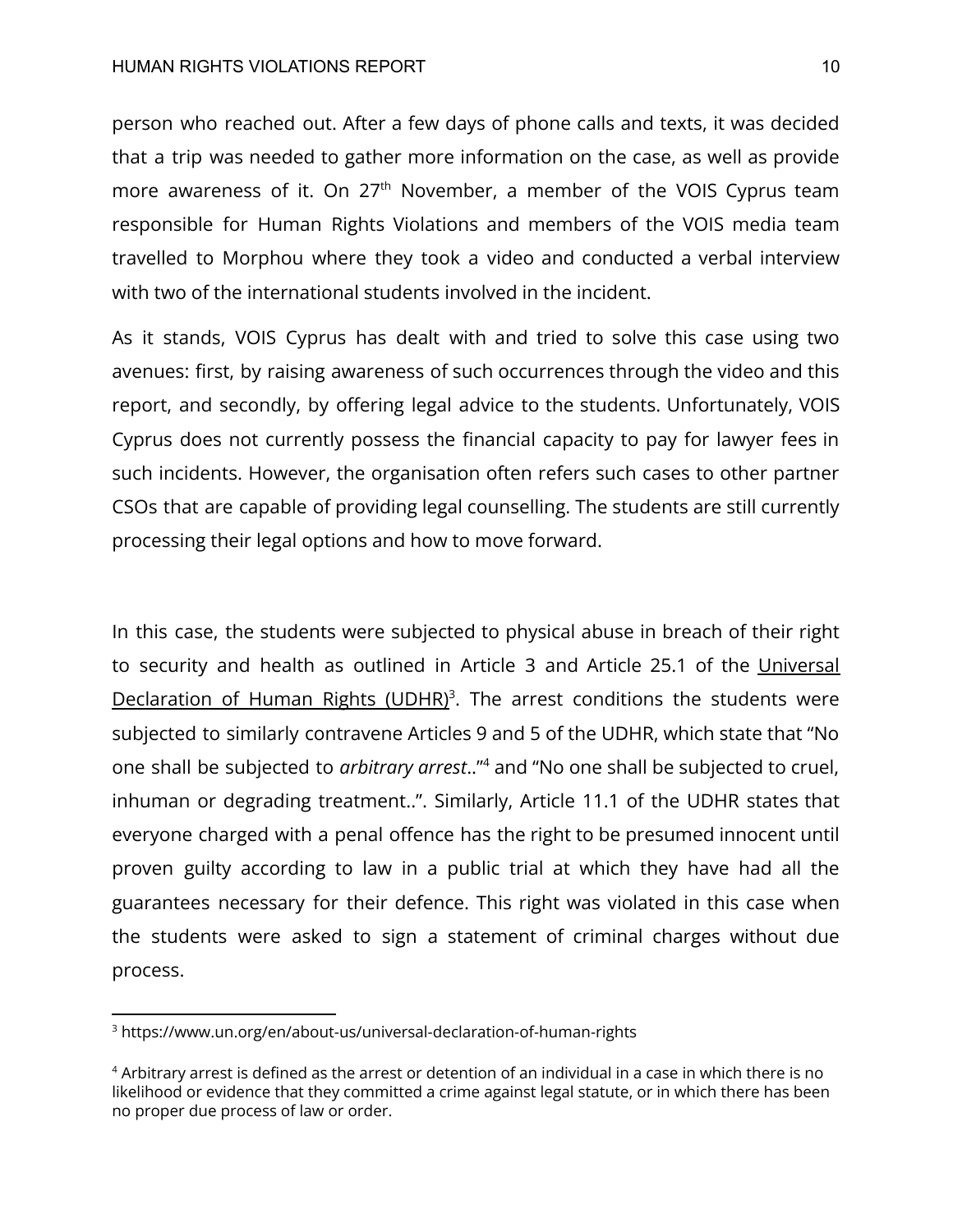## 2 | 2nd December – Nicosia – Physical abuse

On the 2<sup>nd</sup> of December 2021, VOIS received a social media report from a student that he was shot with a hunting gun in one of the shops in the Mia Milia/Haspolat area of Nicosia. The incident took place on the same day it was reported to us.

The incident happened as follows: a black international student alongside his friend went into a shop to buy groceries when a local man who was sitting stood up and began shouting at them, saying they were making noise. The man walked out of the store pushing the student to the floor, the student then got up and asked why he pushed him when the man pulled out what is believed to be a hunter's gun and shot him twice in the leg. Only one of the shots hit the student, after which he started bleeding (while we received pictorial evidence of the single shot, it has been excluded from this report due to the graphic nature). The man went further on to threaten that he would call the police to arrest the students at which point the students left the shop and went home before complaining to VOIS and other student societies.

After VOIS received this complaint, contact was made with the student to investigate further. VOIS has been following up on the case since then. VOIS Cyprus advised the students to go to the police and make an official report, to which they refused, not wanting to complicate their upcoming travel plans. On the  $6<sup>th</sup>$  of December, it was learnt that the National Association of Nigerian Students – Turkish Zone is also following up with the injured student. The students also lodged a complaint with the international office of their higher education establishment, where they were told the office would do its best to prevent such incidents from happening again and left it at that. This, even though the students also said that there were witnesses to the incident and it was not the first time it had happened.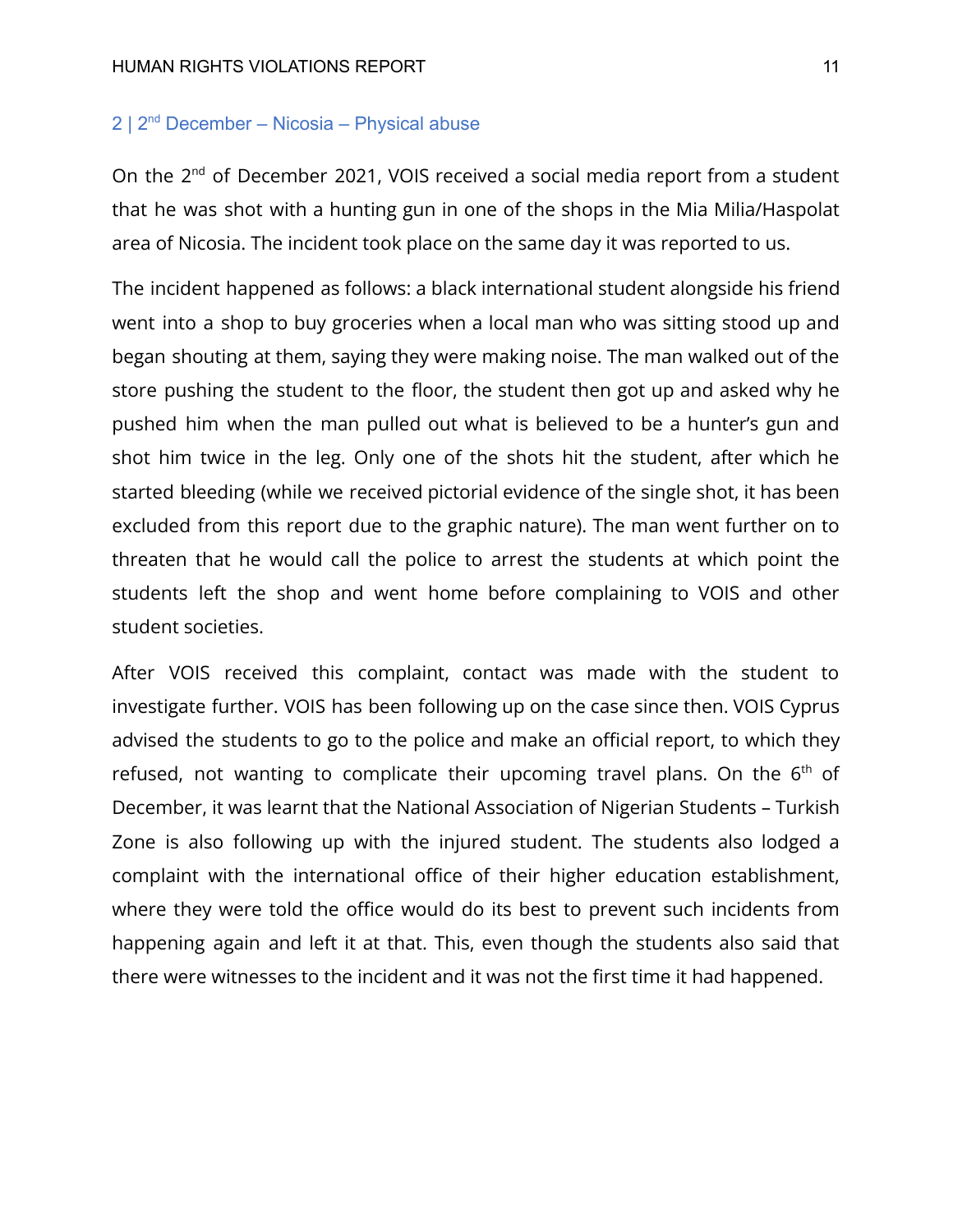The case was dropped at the request of the students involved. However, VOIS Cyprus is still in the process of following up with the market where the incident occurred to the best of its abilities.

The use of a firearm by the civilian towards the student posed a threat to the student's security and severe risk to his health, both of which are fundamental human rights guaranteed under Article 3 and Article 25.1 of the UDHR, respectively.

### $3 \mid 24^{\text{th}}$  October – Famagusta - Health system

On the 28th of October 2021, a VOIS Cyprus volunteer complained that he and his brother were undergoing severe mistreatment and healthcare mismanagement.

The mentioned person and his brother were under home quarantine on the  $24<sup>th</sup>$  of October, 2021 when one of them had a serious stomach ache and other health issues necessitating medical attention. They called the Güvende Kal $5$  application support line to find out what to do and were told to get permission from the local body responsible for health to leave the house. They called the local body's hotline and received no support as no one on the line was able to speak English. The students then called a doctor who said to take him to the Famagusta public hospital.

At the hospital emergency section, they were refused entry due to the home quarantine bracelet on their hands. After demanding entry, the nurse told them that the condition is not serious and that taking Paracetamol would solve it. After demanding to see a doctor and arguing that Paracetamol would not be enough as one of them was in severe pain, a doctor came and gave them Ibuprofen and Omeprazole, without doing any check-ups. The students went home but the pain

<sup>&</sup>lt;sup>5</sup> Güvende Kal is an application designed to help fight the spread of Covid-19 virus in the northern part of Cyprus.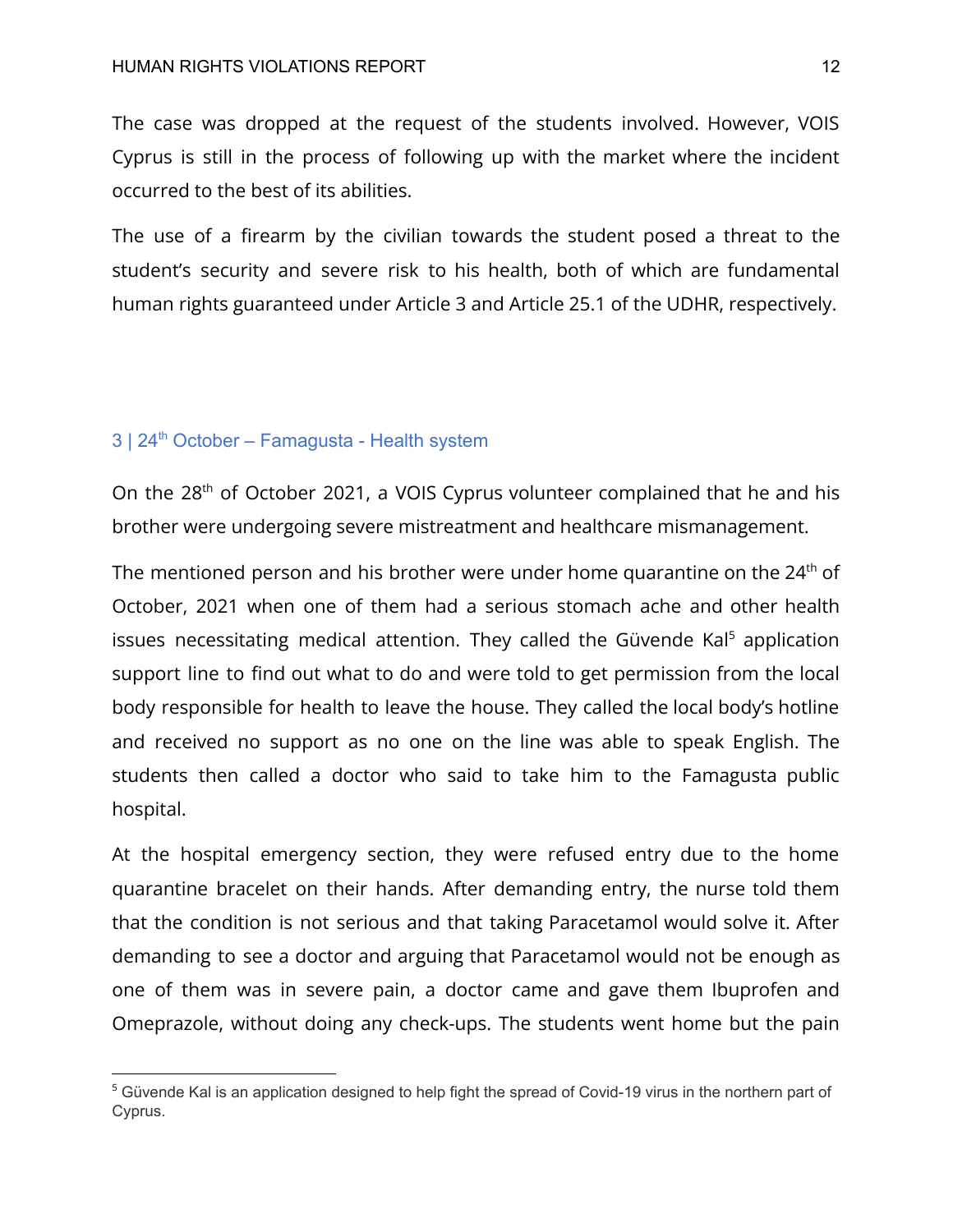#### HUMAN RIGHTS VIOLATIONS REPORT THE SECOND SERVICE OF THE SECOND 13

worsened till the 28<sup>th</sup> when they finally called an ambulance. The ambulance took them to the state hospital again where they were given a blood test and did a PCR test, which was negative. They were once again prescribed Paracetamol and were told to go home. The students refused and wanted further check-ups, after which they were taken to the pandemic hospital in Nicosia, thinking that they have COVID. In Nicosia, they were again given PCR tests, the results were negative, and they were sent back. On the way back inside the ambulance the health conditions were worsening and the students informed the medical staff to be taken to the Famagusta public hospital.

In the Famagusta hospital, once again their blood was checked and they were given yet another negative PCR. After all, they were given more Paracetamol, vitamins and told to go home.

The students then went to a private hospital where they were once again refused entry due to the bracelet and were threatened with the police. The students then called the pandemic doctor again, after which an ambulance came; they gave the phone to the ambulance staff who spoke to the doctor. The students were put on a drip for an hour and radiology was done to them when they reached the hospital, after which they were told to go home as no doctor was available to see them. The students then went home and the doctor has not responded to any calls since.

Two days later and as the condition continued to worsen, they tried calling an ambulance again when they were informed that those in quarantine only receive Paracetamol and Omeprazole – a new rule that VOIS has never heard of before and could not confirm. The students then went to the hospital by themselves and at the hospital, one of the nurses was shouting at them, telling them that she told the ambulance not to pick them up. The students then asked the nurse if she would take responsibility if something happens, to which she did not respond. The students were given another PCR, blood test, and put on a drip but refused to leave the hospital unless checked properly by an internal doctor, after which they were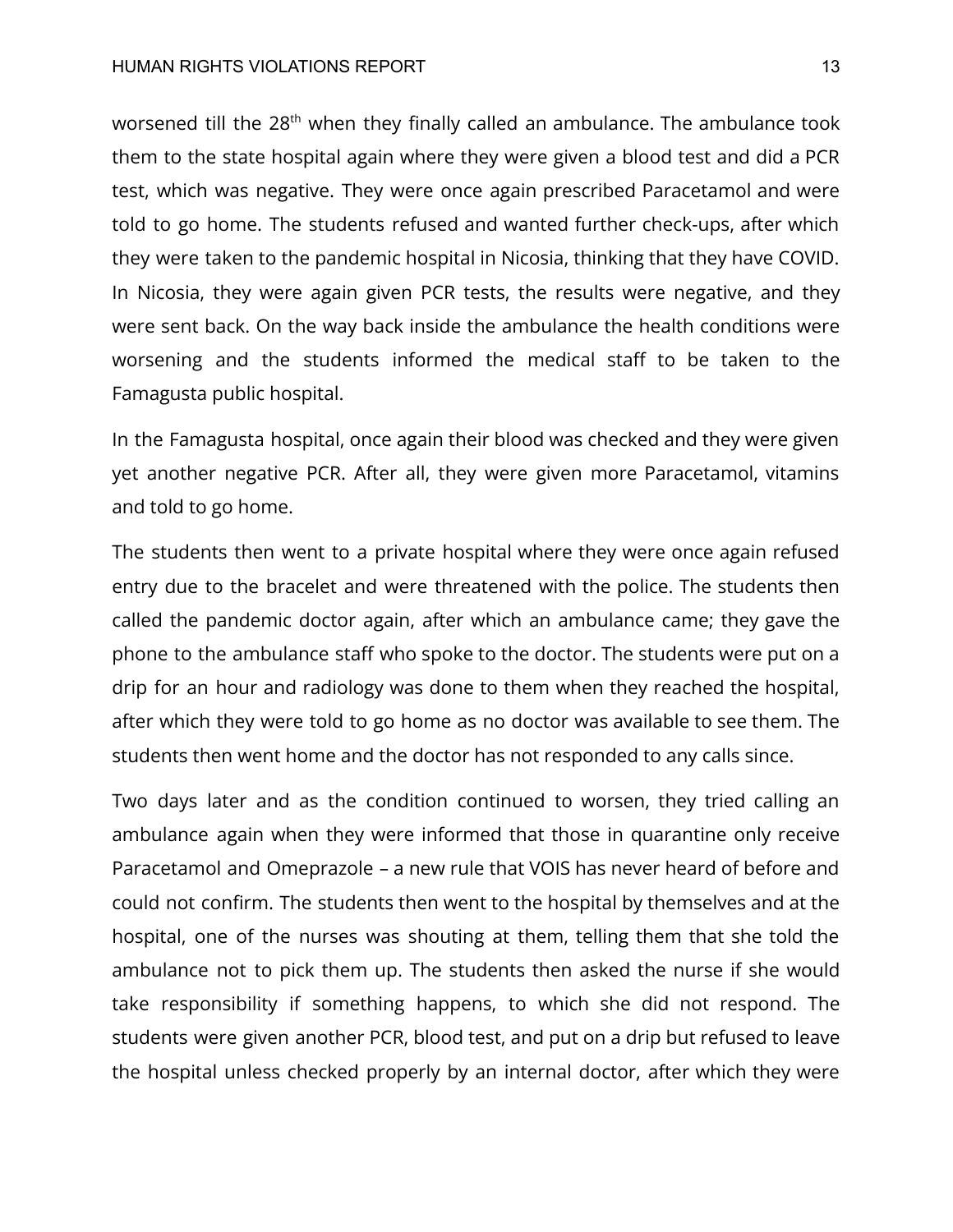forced to leave by the hospital security. The students were later let back inside the hospital, with the ailing student given an injection and prescribed more medications. The student says that he almost collapsed twice during that period.

VOIS Cyprus recorded all of these incidents through phone calls with the affected students and is still currently investigating this case and seeing what possible measures can be taken.

The students in this case were subjected to verbal abuse. They also experienced a breach of their right to seek and receive information per Article 19 of the UDHR, as well as their right to health under Article 25.1.

## 4 | 20th December - Nicosia - Sex Trafficking

On the 20th of December, 2020, VOIS representatives were alerted to a case of sex trafficking that was imposed by traffickers claiming they were agents of a higher education establishment in the northern part of Cyprus. The survivor stated that she was introduced to one of the traffickers by her friend in Nigeria. The trafficker reportedly claimed that they were capable of sending the survivor an admission letter before arranging their travel to the northern part of Cyprus.

Upon arrival in the northern part of Cyprus, the survivor's passport was confiscated by the trafficker and she was informed that she was indebted to the trafficker to the tune of One Million Nigerian Naira, which she could pay back by engaging in sex work.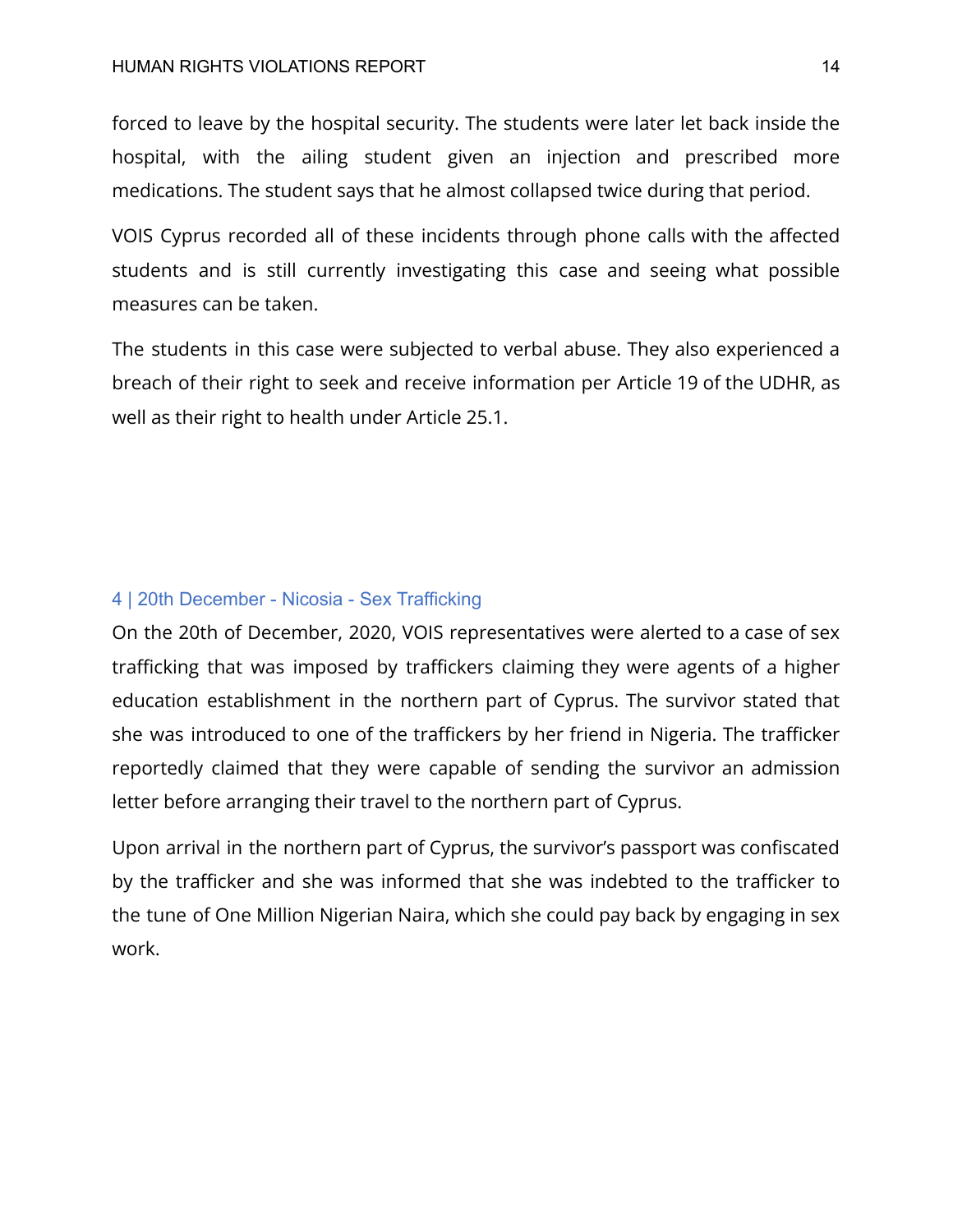#### HUMAN RIGHTS VIOLATIONS REPORT 15

The survivor was given her passport and partial freedom for a day to do a PCR test, at which time she managed to escape from the trafficker with her passport and sought refuge at the "Women's Shelter in Nicosia"<sup>6</sup>.

The survivor stayed in the Women's Shelter while receiving some financial support from VOIS volunteers and legal support from the Human Rights Platform, which eventually facilitated her deportation back to Nigeria on the 14<sup>th</sup> of January, 2021 at her request.

Sex trafficking is often referred to as modern-day slavery due to the nature of slavery-like practices that prominently manifest in such situations. The existence of servitude and debt bondage involving exploitation and deprivations of liberty render the situation tantamount to slavery in breach of Article 4 of the UDHR. Moreover, sex trafficking poses a threat to the fundamental individual right to life, liberty, and security of person as enshrined in Article 3 of the UDHR and Article 6 of the International Covenant on Civil and Political Rights (ICCPR).  $^7$ 

### 5 | 13th January - Famagusta - Domestic Violence

On the 13th of January, 2020, a VOIS representative got in contact with a survivor of domestic violence, who had been subjected to physical violence by her boyfriend in Famagusta. The survivor had sustained head injuries, back pain, and swollen ankles. VOIS representatives were able to separate the survivor from the abuser, preventing further violence. Moreover, a shelter was provided for the survivor and her eventual transportation to the house of a family member with whom she felt

<sup>6</sup> The "Women's Shelter in Nicosia" (Kadın Sığınma Evi) is a shelter that was established by the Nicosia Turkish municipality to provide shelter to survivors of Gender-Based Violence.

<sup>7</sup> https://www.ohchr.org/EN/ProfessionalInterest/Pages/CCPR.aspx